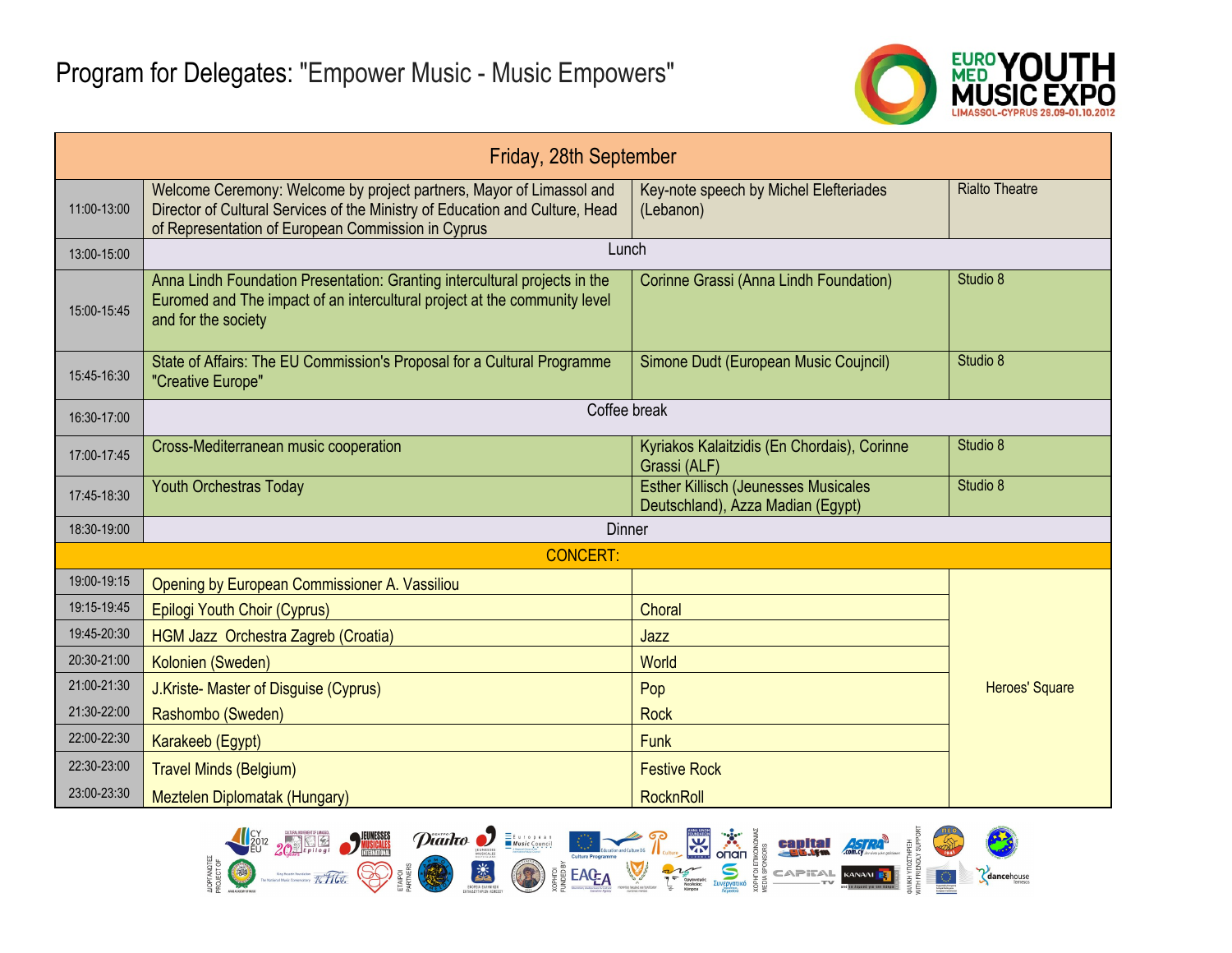

| Saturday, 29th September |                                                                                        |                                                                                                                                                  |                                                                     |  |
|--------------------------|----------------------------------------------------------------------------------------|--------------------------------------------------------------------------------------------------------------------------------------------------|---------------------------------------------------------------------|--|
| 11:00-12:30              | Why fund music activities in times of crisis? An introduction to lobbying for<br>music | Stef Coninx (moderator), Aleksandar Brkic<br>(University of Belgrade), Naima Balic<br>(Jeunesses Musicales Croatia), Kifah Fakhouri<br>(AAM)     | Pefkios Georgiades hall<br>(TEPAK)                                  |  |
| 13:00-15:00              | Lunch                                                                                  |                                                                                                                                                  |                                                                     |  |
| 15:00-16:30              | Is the present music education really building Young Audiences?                        | Matt Clark (JMI), Antri Hadjigeorgiou (Ministry of<br>Education of Cyprus), Helena Maffli, Dubravka<br>Dujmovic-Kusan, Mahmoud Guettat (Tunisia) | Pefkios Georgiades hall<br>(TEPAK)                                  |  |
| 15:00-16:30              | National Choral Organizations: Good practices from Europe and<br>Mediterranean         | <b>Gabor Moczar and Marti Ferrer I Bosch</b><br>(European Choral Association - Europa Cantat)                                                    | Archive-Museum of<br>Limassol (Πρωην<br>Οικεία του<br>$E\pi$ apyou) |  |
| 17:00-18:30              | National Music Council - what structure? what tasks?                                   | Silja Fischer (International Music Council),<br>Simone Dudt (EMC)                                                                                | Pefkios Georgiades hall<br>(TEPAK)                                  |  |
| 18:30-19:00              | <b>Dinner</b>                                                                          |                                                                                                                                                  |                                                                     |  |
| <b>CONCERT:</b>          |                                                                                        |                                                                                                                                                  |                                                                     |  |
| 19:00-19:30              | Tomic/Radovanovic Duo (Serbia)                                                         | <b>Classical</b>                                                                                                                                 |                                                                     |  |
| 19:30-20:00              | Naya Ensemble (Jordan)                                                                 | <b>Classical Arabic</b>                                                                                                                          | <b>Rialto Theatre</b>                                               |  |
| 20:00-20:30              | <b>VDU Chamber Orchestra (Lithuania)</b>                                               | Classical                                                                                                                                        |                                                                     |  |
| 20:30-21:00              | <b>Brassical (Estonia)</b>                                                             | Pop                                                                                                                                              |                                                                     |  |
| 21:00-21:30              | Poca (Cyprus & UK)                                                                     | Pop                                                                                                                                              |                                                                     |  |
| 21:30-22:00              | Algot (Sweden)                                                                         | World                                                                                                                                            | <b>Heroes Square</b>                                                |  |
| 22:00-22:30              | Zaman (Greece)                                                                         | <b>World</b>                                                                                                                                     |                                                                     |  |
| 22:30-23:00              | Autostrad (Jordan)                                                                     | <b>Funk</b>                                                                                                                                      |                                                                     |  |